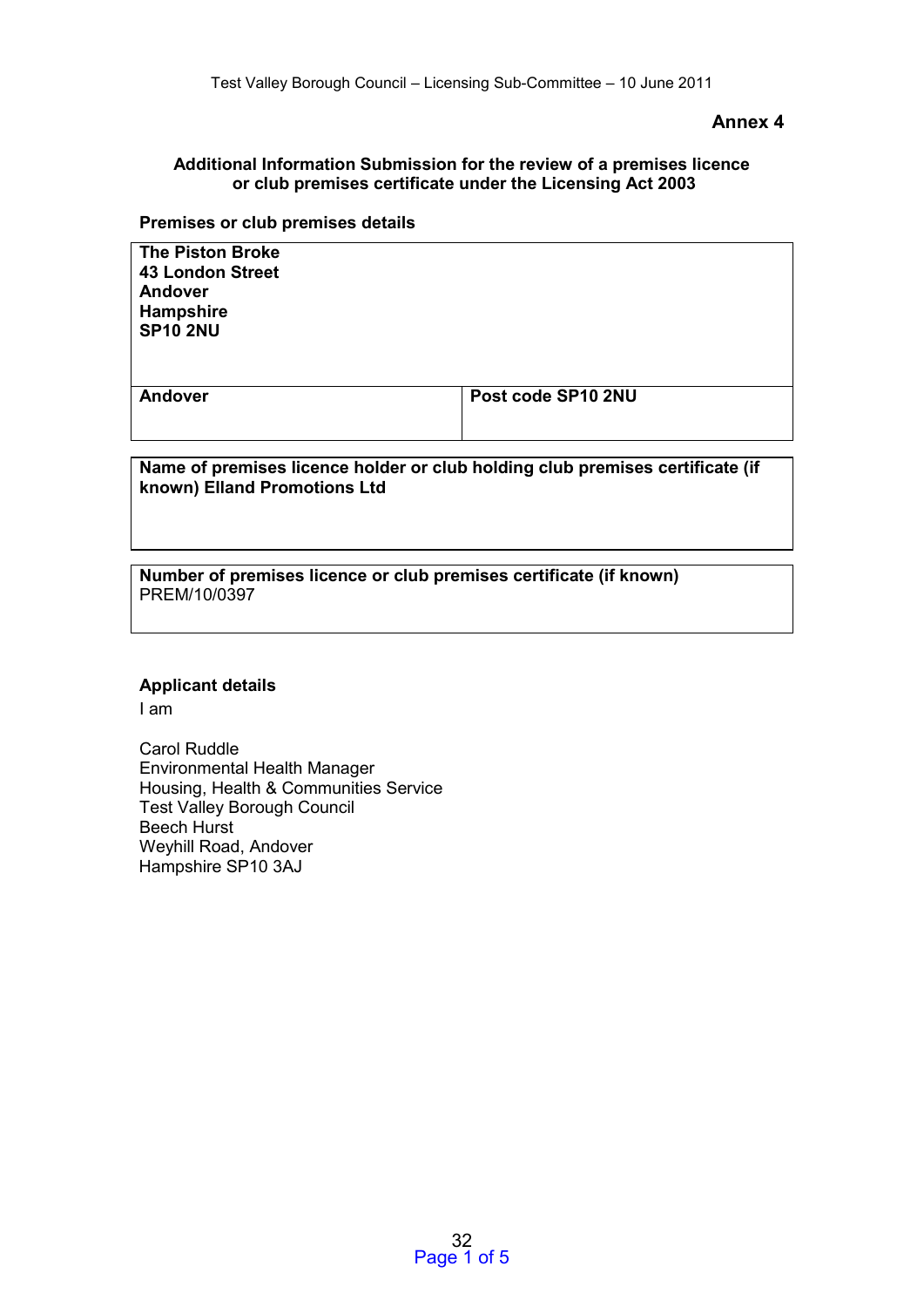# **Additional information to support the application:**

Following the submission of the application to review the premises licence on 19<sup>th</sup> April 2011 the following additional information is now submitted.

On April 20<sup>th</sup> 2011 an e-mail was received by Lorna Taylor from Mr Lavery of Elland Promotions Ltd. A copy of this is attached here in the appendix.

At 23.57 on Saturday 23<sup>rd</sup> April a call was received from a nearby resident regarding amplified music disturbance from The Piston Broke, on this occasion an officer did not attend as they could not get back in touch with the complainant.

On Sunday 1st May 2011 Environmental Health Officer Nigel Burton received a call at 00.50 to say that a complaint had been received from a resident about loud music from The Piston Broke. Nigel Burton was unable to get back in touch with the complainant and no visit was made.

Later that same day at 23.50 Nigel Burton was contacted again about loud music from the Piston Broke and attended to witness the music between 00.16 and 01.05. Throughout this time he witnessed loud music coming from The Piston Broke audible in a neighbouring property over the television, with very short occasional drops in the sound level. Nigel Burton also noted intermittent raised voices as a disturbance. When he left the area the music was ongoing.

On Saturday 7th May 2011 Environmental Health Officer Adrian Noakes received a call at 23.47 advising a complaint of loud music from The Piston Broke. He attended the area between 00.34 and 01.35 and witnessed bass noise from the playing of loud music and amplified speech, both at an intrusive level throughout.

On Thursday  $12<sup>th</sup>$  May 2011 Adrian Noakes received a call at 01.58 as a complainant had called to say that there was loud music coming from The Piston Broke. Adrian Noakes spoke to the complainant at 02.03 and the volume had been reduced, on speaking with the complainant the following day it was advised that the music stopped completely around 10 minutes after that call. Subsequently the complainant advised they believed that the music had been generated by people who were staying overnight at the premises.

On Saturday 14th May Adrian Noakes received a further call relating to loud music from the Piston Broke. Adrian arrived in the area at 00.03 and walked past The Piston Broke before entering the complainants' property. He could see a DJ through the front window of The Piston Broke – positioned with music equipment on the ground floor. This is not the arrangement which was in place when sound testing took place and no-one has contacted us on behalf of The Piston Broke to advise any intention to change or move the equipment. This location was advised quite clearly in our letter of 23<sup>rd</sup> July 2010 as being "unsuitable for the playing of any music other than low level background music". On entering the flat above The Piston Broke Adrian Noakes could hear extremely loud music – with very prominent bass. The music stopped at 01.19 but amplified speech could be heard until he left at 01.34.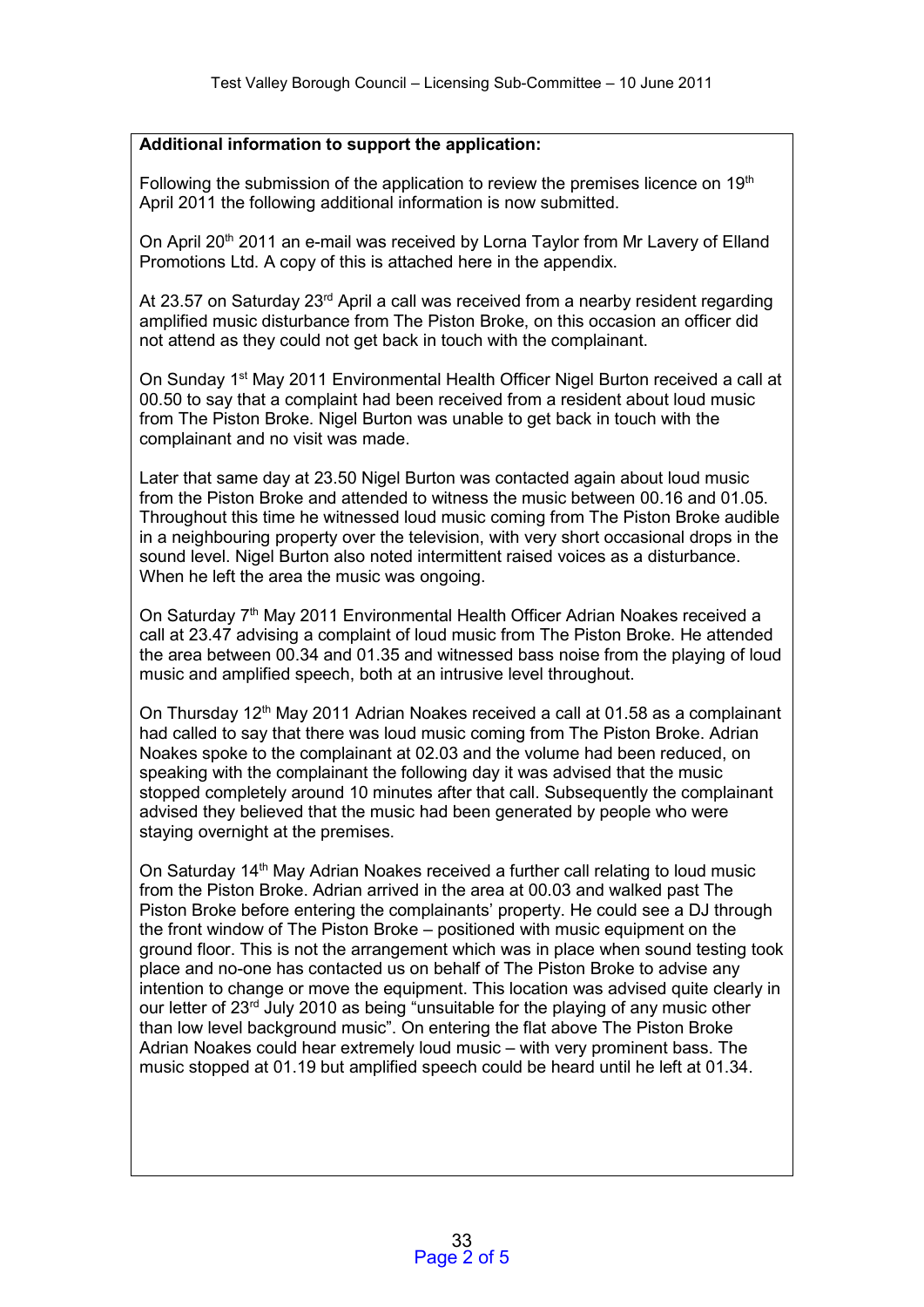# **Updated Conclusions:**

- 1. The bar management have been given ample opportunity to co-operate by reducing the volume of music and / or restricting times of operation and / or upgrading the soundproofing of the building, but have declined to do so.
- 2. Condition 17 of the licence, which requires music noise to be played at a level so as to be inaudible in the nearest residential premises, has by our own evidence been breached on the following dates: 14<sup>th</sup> August 2010, 12<sup>th</sup> February 2011, 18<sup>th</sup> March 2011, 1<sup>st</sup> May 2011, 7<sup>th</sup> May 2011 and 14<sup>th</sup> May 2011. Reports from residents suggest that this happens quite often and that private gatherings often take place after the premises has closed at 01.30 hours, and disturbance from these has continued on some occasions until 05.00 hours.
- 3. The premises are inadequately soundproofed for the level of music entertainment being played, and volume reduction alone would not be sufficient to prevent unreasonable disturbance to the occupants of the flats above (due to the breakout noise from raised voices).
- 4. Based on the accounts of the complainants and the statements of Rhian Jenkins, Dean Bennett, Nigel Burton and Adrian Noakes, I am satisfied that unreasonable disturbance is being caused by The Piston Broke on a regular basis to their residential neighbours. Therefore, this review is called in the interests of the prevention of public nuisance.

# **Appendix:**

E-mail received 20th April 2011 from A Lavery

Dear Miss Taylor,

Thank you for your letter / email dated 19/04/2011, the comments of which have been noted.

I had hoped for a response to my last letter some time ago, and before the environmental health officer's last apparent visit to our premises on Friday April 8th this year, but apparently you could not find time in your busy schedule to show a modicum of professional courtesy by responding to my comments and queries.

I feel it necessary to remind you that Mr Cooper and I are Test Valley residents, and you should show us the same level of professionalism, fervour, and diligence which you seem only too happy to show the residential tenants above us.

Moving on, I must take exception to many of your comments, some of which are inaccurate, some conjecture, and others, flagrant fabrication.

Firstly, *"The bar management have been given ample opportunity to co-operate by reducing the volume of music and / or restricting times of operation and / or upgrading the soundproofing of the building, but have declined to do so."*

You are **fully** aware that we moved our sound system into the basement and reduced the volume of that system to a level that **you** agreed was acceptable. Even though we did not deviate from the agreed levels, there were more complaints, and so we were forced to let our DJ go entirely, and make do with our own music system.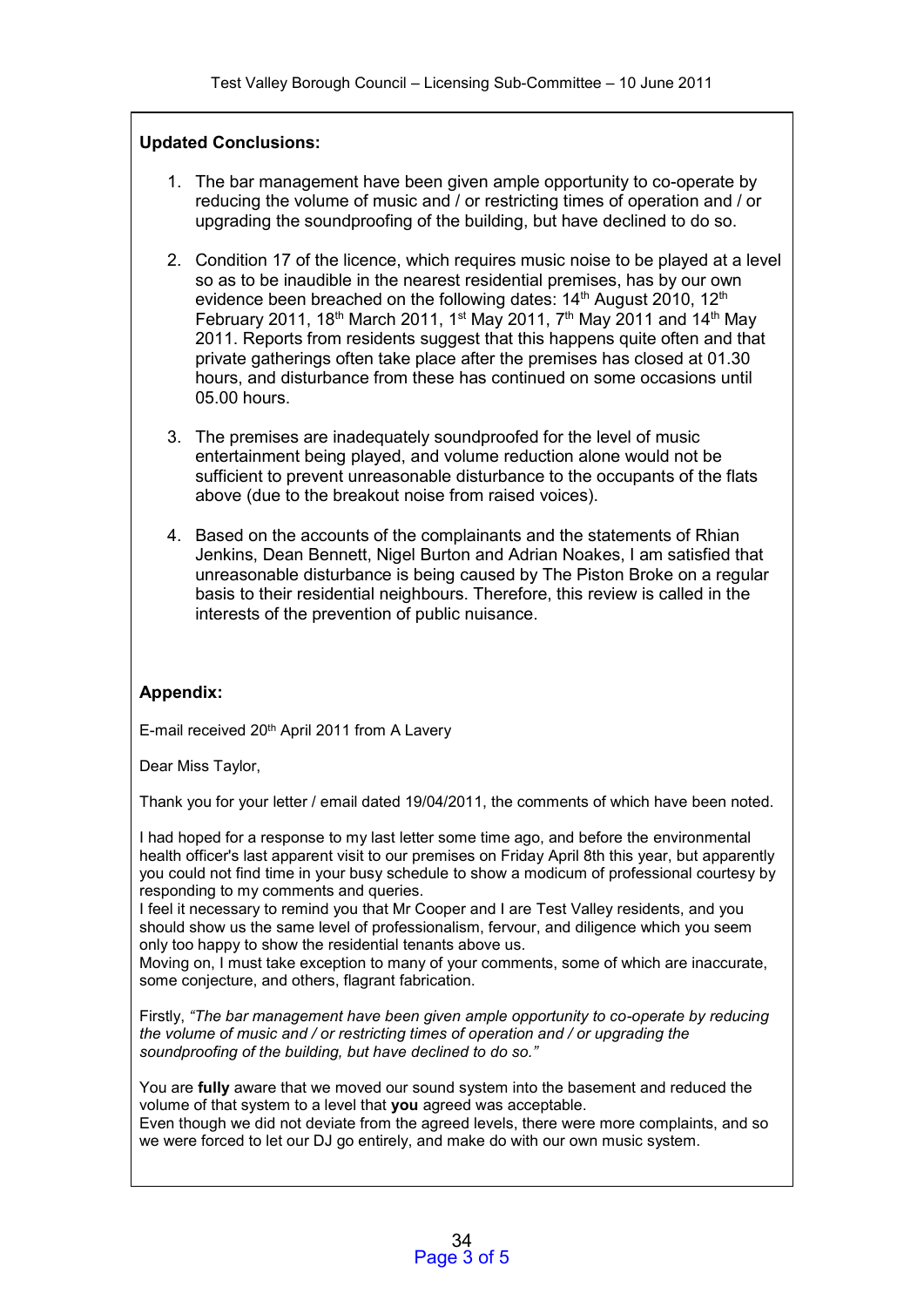Unfortunately, following more correspondence from you, we were forced into a position where we felt we had to disconnect our amplified sound entirely, and fit a home stereo with 50w speakers behind the bar, where the only thing above this sound was the flat roof behind our building, to further reduce any nuisance to our neighbours.

While these measures seemed to have "done the trick" for a period of approximately four months, *somehow* the noise became a problem for our neighbours once again recently.

I assume all this action undertaken by us, at great cost to our income, must have slipped your mind, as I'm sure you would not have 'spun' your report to paint us in a bad light?

Inaccuracies aside, let's look at conjecture; *Private gatherings often take place after the premises has closed at 01.30 hours, and disturbance from these has continued on some occasions until 05.00 hours.* 

While I am aware that you have a job to do, I must also comment that you are well aware that the complainant in this case is not always entirely honest, and has made no secret of the fact (in point of fact, exclaiming it to me, in front of several witnesses) that he will "say or do anything he can to 'get us out' of 43 London Street".

This is one such example of these tactics. No "Private gathering" has ever taken place. I therefore **insist** that you refrain from making reference to such speculation in **all** further correspondence.

I echo my earlier request of more professionalism please, this kind of conjecture is unacceptable in a report of this nature.

Finally, fabrication;

*Rhian Jenkins noted that music remained audible until 01.42.*  Quite simply, no she didn't.

Our music goes off at 01.15 hours. Always. No exceptions, no excuses. This is the item of greatest concern to me, since, there is no way around the fact that someone here is lying.

Either Miss Jenkins is lying in her report, or you are lying in yours. Plain and simple.

I'm inclined to say "If you can't trust local authority, who can you trust?" But given your 'memory loss' regarding our measures to reduce noise, that seems naïve on my part.

We await notice of our license review and we will be meeting with our solicitor at first opportunity.

If, like the last time I wrote to you, you do not intend to respond to this letter, can you at least confirm receipt?

Regards,

A. Lavery - Piston Broke.

In a message dated 19/04/2011 15:11:51 GMT Daylight Time, TLorna@testvalley.gov.uk writes:

<<Review final version - e-mail.rtf>> <<Appendix to Review.doc>>

Dear Sirs

**application for Licence review: the Piston broke, 43 London Street, Andover, sp10 2NU licensing act 2003**

Please find enclosed an application for licence review of the above premises under the Licensing Act 2003.